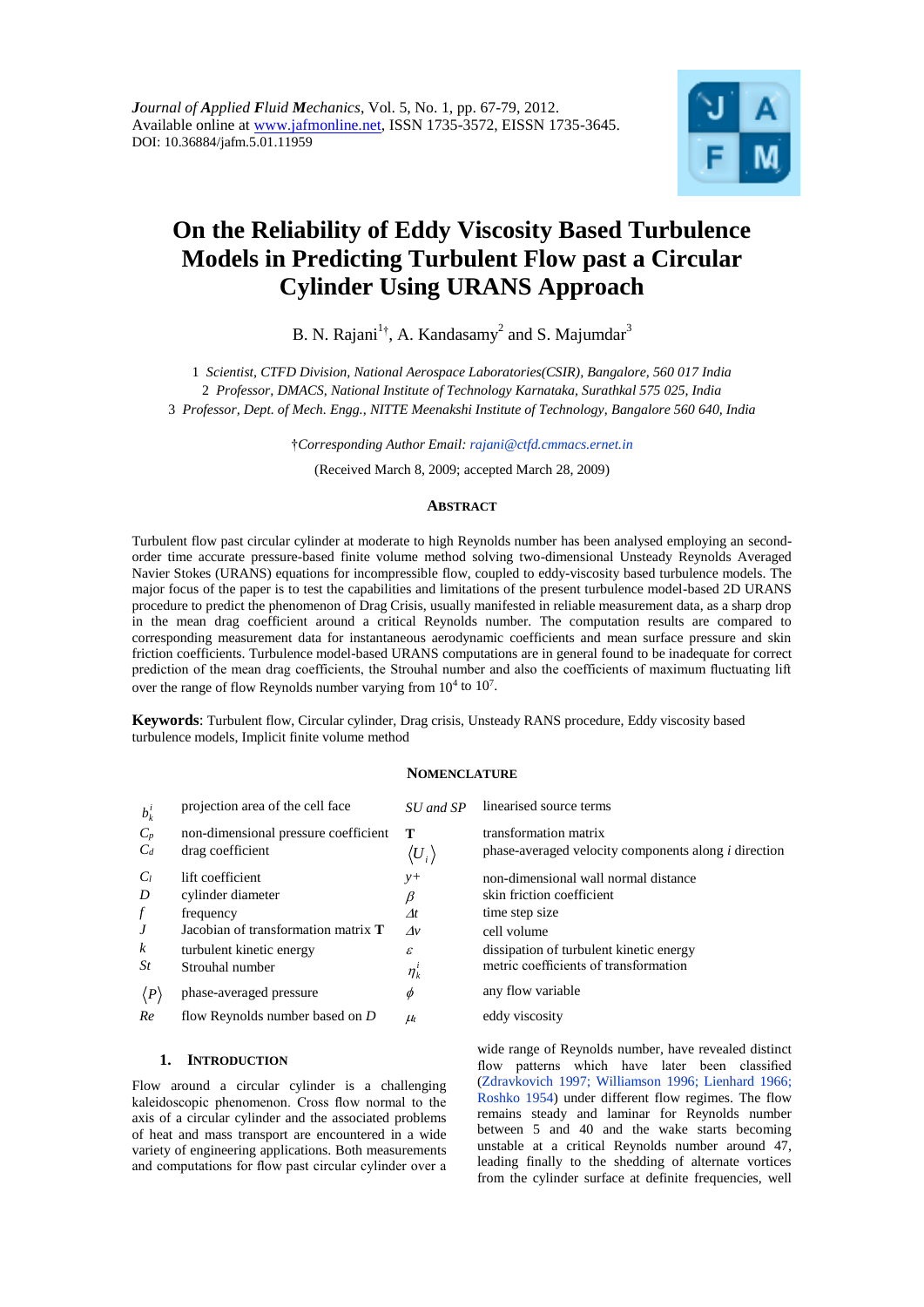known in literature as the Von Karman vortex street. The laminar vortex shedding is observed to be continuing up to a value of *Re* of about 190, beyond which the two dimensional flow becomes unstable and three dimensional, eventually leading to the simultaneous formation of spanwise and streamwise vortex structures. These three-dimensional disturbances propagate further downstream and the flow in the thin free shear layer bordering the far wake zone undergoes slow transition from laminar to turbulent state. As the Reynolds number is further increased, the transition inception location moves further upstream and alters even the structure and evolution of the vortex shedding in the near wake zone.

At around  $Re=2\times10^5$ , the boundary layer on the cylinder surface is observed to becomes unstable and the transition point reaches close to the laminar separation point on the cylinder surface. Eventually the transition takes place in the boundary layer which slowly turns to be turbulent (Achenbach 1968; Roshko 1961). At the critical Reynolds number, when the laminar to turbulent transition takes place in the boundary layer at a location somewhere before the laminar separation point, the turbulent boundary layer is able to sustain the adverse pressure gradient for a longer distance and hence the separation point is shifted further downstream. As a consequence of such downstream shift of the separation point, the base pressure on the rear part of the cylinder is increased and hence the drag is observed to be drastically reduced. The Reynolds number at which this phenomenon of the so-called 'Drag Crisis' occurs is known as the critical Reynolds number, which however depends to a great extent on the other disturbances of the experimental situation. Measurement data reported by various researchers (Zdravkovich 1997; Achenbach 1968; Roshko 1961) have shown that the value of the drag coefficient reduces from approximately 1.2 at the Subcritical Reynolds number range to about 0.3 in the Supercritical flow regime. It is also worthwhile to note from the measurement data that as the Reynolds number is increased further to the transcritical flow regime ( $Re > 3.4 \times 10^6$ ), the drag coefficient once again increases slowly to about 0.7. As the Reynolds number reaches the range of  $Re = 10^7$ , the transition inception point is shifted further upstream to a location very close to the front stagnation point and the flow is fully turbulent almost everywhere around the cylinder and in the wake as well.

The challenging flow past circular cylinders have always been a very interesting and exciting research topic for the experimental fluid dynamicists, leading to a large volume of measurement data on flow past cylinders. On the other hand, in the area of numerical simulation of time-dependent three-dimensional flow around circular cylinder, very few research results (Rajani *et al.* 2009; Kakuda *et al.* 2007; Mittal 2001; Mittal and Balachandra 1997; Karniadakis and Triantafyllou 1992; Tamura *et al.* 1990) have been reported in the recent years. Moreover most of these detailed three-dimensional flow computations are limited only to laminar range at very low Reynolds number of the order of 200-300, where the objective is only to demonstrate the appearance of three-

dimensional vortical flow structures and the chaotic state of flow in the cylinder wake even at a Reynolds number as low as 300 or so. As the Reynolds number increases, the phenomena of transition and turbulence need to be appropriately simulated for a realistic simulation of the flow situation. In spite of being the most accurate simulation methodology, Direct Numerical Simulation approach, under the present constraints of computation resources, is prohibitively expensive for higher Reynolds number flows consisting of very wide range of length and time scales.

The literature on the simulation of turbulent flow past circular cylinder at high Reynolds number using URANS methodology coupled to turbulence models or using LES methodology are also quite limited. LES computations are reported using either Smagorinsky (Selvam 1997; Song and Yuan 1990) type sub grid scale models or using no turbulence models as such (Singh and Mittal 2005; Kashimaya *et al.* 1998; Kakuda and Tosaka 1992; Tamura and Kuwahara 1989) to simulate the turbulent interactions at the sub grid level. Deng *et al*. (1993) have used the algebraic Baldwin-Lomax model as well as the  $k$ - $\varepsilon$  turbulence models to study the phenomenon of drag crisis, whereas advanced turbulence models like SST and SA have been used by Cox (1997) for similar two-dimensional flow simulations. Most of the computational results available in literature have usually over predicted the mean drag in the subcritical regime compared to the corresponding measurement data.

The objective of the present URANS computation is mainly to assess the limitation and accuracy level of the existing popular and widely used turbulence models for computation of aerodynamic drag and specially in predicting the phenomenon of Drag Crisis for flow past a circular cylinder over a certain range of flow Reynolds numbers. However the present computations are restricted to two-dimensional flow only since measurement data and other computation results reported in literature (Singh and Mittal 2005; Williamson 1996; Braza *et al.*1990) confirm that the free shear layer instability in the wake which happens to be the prime source of laminar to turbulent transition and eventually leads to drag crisis, is a two-dimensional phenomenon only. Computation-intensive threedimensional flow calculation using turbulence modelbased URANS methodology will be meaningful only if the turbulence models, even for two-dimensional flow computation, can mimic the physics of the transitional flow with reasonable accuracy.

In the present two dimensional numerical simulation, computations have been carried out using different turbulence models for a range of Reynolds number covering the subcritical to the supercritical regime (*Re* ranging from  $10^4$  to  $10^7$ ). All the computations have been carried out using an implicit finite volume type Navier Stokes code RANS3D, developed at the CTFD Division, NAL, Bangalore, India (Majumdar *et al*. 1992; Majumdar 1998; Majumdar *et al*. 2003). The computation results have been validated against measurement and other computation data reported in the literature.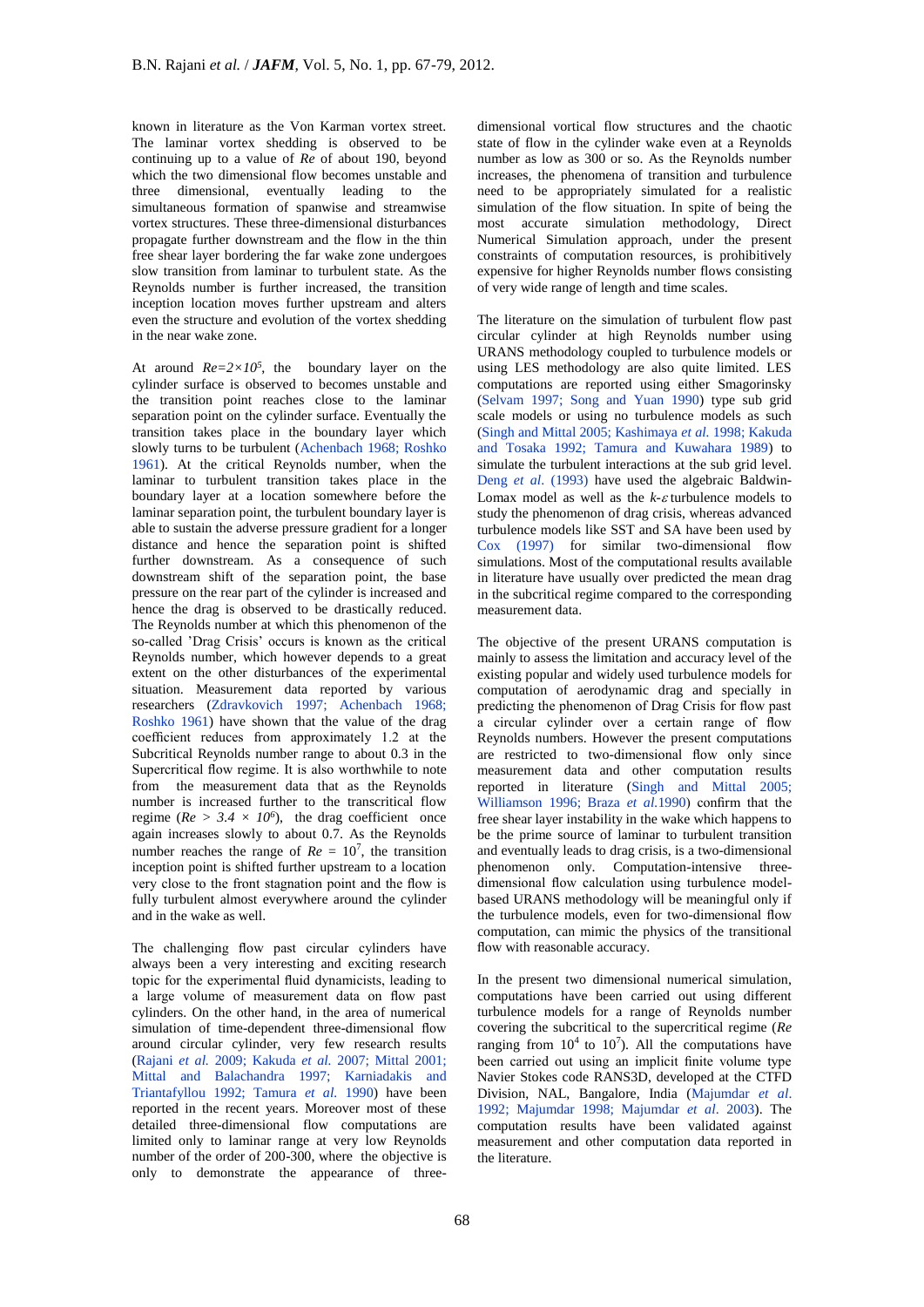# **2. MATHEMATICAL MODELING OF FLOW PHYSICS**

The analysis of flow behind a circular cylinder over a wide range of flow Reynolds number has been carried out in the present work through numerical solution of the relevant Unsteady Reynolds Averaged Navier Stokes (URANS) equation system, coupled to four different eddy viscosity based turbulence models. The basic equations to be solved are a set of non-linear, strongly coupled partial differential equations representing the conservation of mass, conservation of three mean momentum components along the cartesian directions and the conservation of relevant turbulence scalars for evaluation of the Reynolds stresses.

#### **2.1 Unsteady Reynolds Averaged Navier Stokes (URANS) Equations**

In the URANS approach, the Reynolds averaging concept, is directly used to replace the instantaneous flow variables by the so-called time-averaged variables or phase-averaged variables for the steady and timedependent mean flow situations respectively. The only assumption in this representation is that the time scale of the mean flow variation has to be quite large compared to the time scale of the turbulent fluctuations. The effect of turbulent fluctuation on the mean flow is therefore represented in the mean momentum equations in the form of a second moment correlation between the unknown fluctuating velocity components. The cartesian coordinate system (*y*1, *y*2, *y*3) are transformed to the non-orthogonal coordinate system  $(x_1, x_2, x_3)$ using the chain rule of differentiation as follows :

$$
\left[\frac{\partial}{\partial y_1},\frac{\partial}{\partial y_2},\frac{\partial}{\partial y_3}\right]' = \mathbf{T} \left[\frac{\partial}{\partial x_1},\frac{\partial}{\partial x_2},\frac{\partial}{\partial x_3}\right]'
$$

where **T** is the transformation matrix and  $\vec{y} = \frac{\partial y_j}{\partial x_i}$  $T_{ij} = \frac{\partial y}{\partial x}$  $=\frac{\partial y_j}{\partial x_j}$ .

The URANS equations for turbulent incompressible flow in non-orthogonal curvilinear coordinates with cartesian velocities as dependent variables may be written in a compact form as follows :

*Momentum transport for the Cartesian velocity*  component  $\langle U_{\scriptscriptstyle i} \rangle$  :

$$
\frac{\partial(\rho\langle U_i \rangle)}{\partial t} + \frac{1}{J} \frac{\partial}{\partial x_j} \left[ (\rho \langle U_i \rangle \langle U_k \rangle \eta_i^j) + \langle P \rangle \eta_i^j - \frac{\mu}{J} \left( \frac{\partial \langle U_i \rangle}{\partial x_m} B_m^j + \frac{\partial \langle U_k \rangle}{\partial x_m} \eta_i^m \eta_i^j \right) - \rho \langle u_i u_k \rangle \eta_i^j \right] = S_{U_{i3}}
$$
\n(1)

where,  $u_i$  is the fluctuating velocity component,  $S_{U_i}$  is any momentum source other than the pressure gradient,  $\eta_k^j$  are the metric coefficients (cofactor of the term *k j x y*  $\partial$  $\partial$ 

**i**n the transformation matrix **T**) and  $B_m^j = \eta_m^j \eta_m^m$ .  $\eta_k^j$  is expressed in terms of the projection area of the faces as follows :

$$
\boldsymbol{\eta}_k^j = b_k^j \Delta x_j / (\Delta x_1 \Delta x_2 \Delta x_3)
$$

where the areas  $b_j^i$  for the control volume around *P* 

are shown in Fig. 1b for a two-dimensional situation on *y<sup>1</sup> - y<sup>2</sup>* plane. These momentum equations are further supplemented by the mass conservation or the so-called continuity equation



(b) Projection areas for 2D Cell

**Fig. 1.** Typical control volume and cell face projection area

*Mass conservation (Continuity):*

$$
\frac{\partial \left(\rho \langle U_k \rangle \eta_k^j \right)}{\partial x_j} = 0 \tag{2}
$$

However Eq. 1 and Eq. 2 do not form a closed system due to the presence of the unknown turbulent stress term  $-\rho\langle u_i u_j \rangle$ .

## **2.2 Turbulence Modeling**

### *2.2.1 Eddy Viscosity Hypothesis*

In Eddy Viscosity based turbulence models, the turbulent stress appearing in the Reynolds-Averaged equations is expressed in terms of the mean velocity gradients as following :

$$
-\rho\langle u_i u_k \rangle = \mu_t \left( \frac{\partial \langle U_i \rangle}{\partial x_k} + \frac{\partial \langle U_k \rangle}{\partial x_i} \right) - \frac{1}{3} \rho \delta_{ik} \langle u_m u_m \rangle \tag{3}
$$

where,  $\delta_{ik}$  is the Kronecker Delta and *k* is the summing index over  $k = 1.2$ , 3. The eddy viscosity  $u_t$  is assumed to be an isotropic scalar quantity whose value depends on the local state of turbulence. Substituting the turbulent stress term in Eq. 1 and carrying out some algebraic manipulation one may rewrite the mean momentum equation as following:

$$
\frac{\partial(\rho\langle U_i\rangle)}{\partial t} + \frac{1}{J} \frac{\partial}{\partial x_j} \left[ \rho \langle U_i \rangle \langle U_k \rangle \eta_i^j \right] + \langle P \rangle \eta_i^j
$$
\n
$$
- \frac{(\mu + \mu_t)}{J} \left( \frac{\partial \langle U_i \rangle}{\partial x_m} B_m^j + \frac{\partial \langle U_k \rangle}{\partial x_m} \eta_i^m \eta_i^j \right) \bigg] = S_{U_i}
$$
\n(4)

The algebraic or zero equation turbulence models (Baldwin and Lomax 1978; Cebeci and Smith 1974),

*i*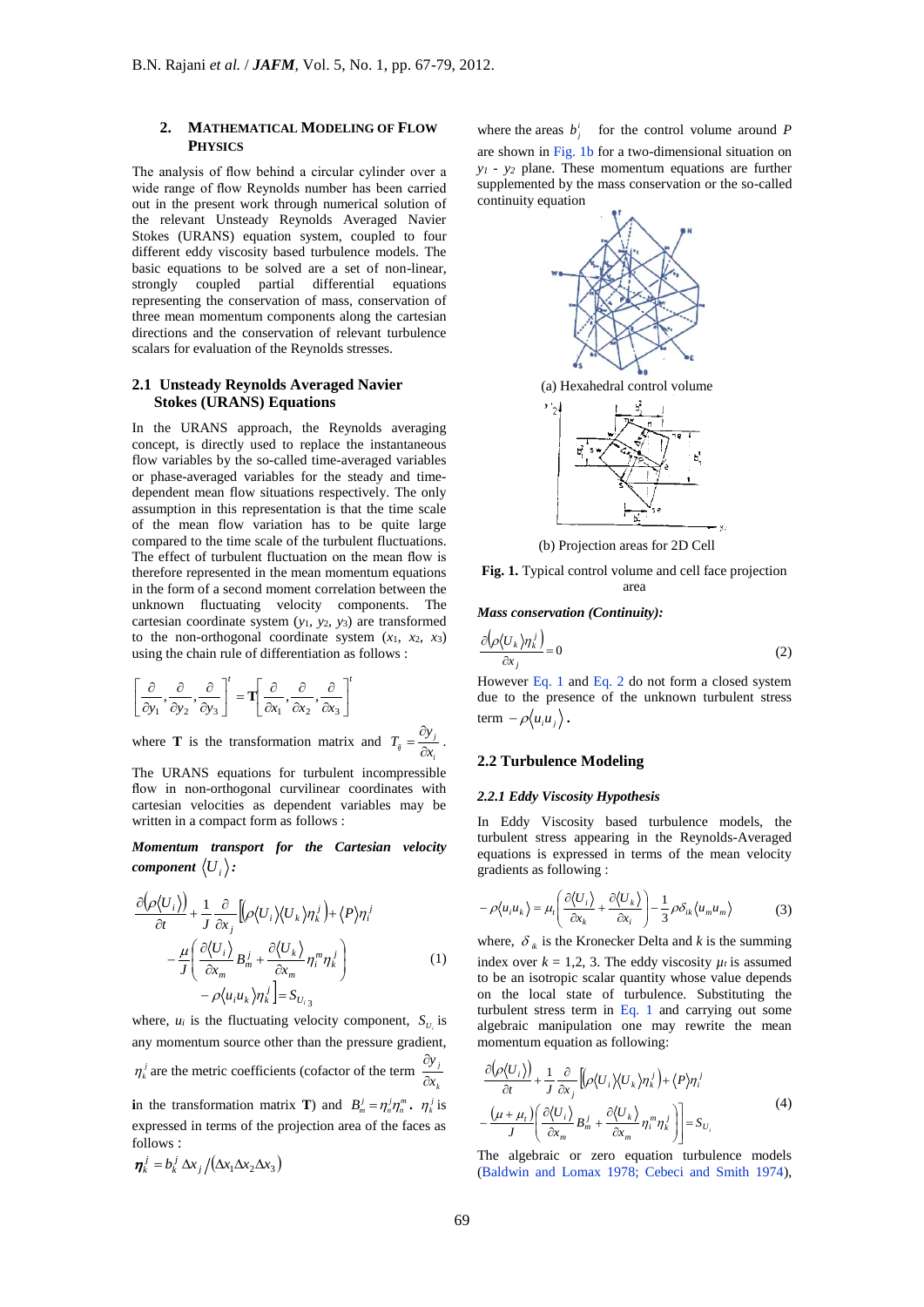employed very successfully for attached boundary layer type flows, compute the eddy viscosity  $(\mu_t)$  at any field point as an algebraic function of the mean velocity gradients and the normal distance from the solid surface.

These models are computationally cheap but sometimes call for complicated interpolations to determine the normal distance from wall for highly skewed grids near the body surface and cannot, in general, simulate separated flows. On the other hand for eddy viscosity based turbulence models, transport equation are solved for one or more turbulence scalars. Four different turbulence models used in the present work are the low Reynolds number version of  $k-\varepsilon$  model proposed by Chien (1982), Shear Stress Transport (SST) model proposed by Menter (1994), one equation model of Spalart-Allamaras (SA) (Spalart and Allamaras 1992) and  $k - \varepsilon - v^2 - f$  model, popularly known as V2F model, proposed by Durbin (1995).

#### **2.3 Finite Volume Formulation**

The present flow solution algorithm (RANS3D) is an iterative two-step predictor-corrector procedure similar to the SIMPLE algorithm of Patankar (Patankar 1980). In the predictor step, the momentum equations are solved to advance the velocity field partially in time for a guessed pressure field. The continuity is then ensured by solving a Poisson equation for pressure correction, followed by relevant correction of the pressure and velocity field in the corrector step. Integration of the momentum transport equations (Eq. 4) over each control volume (Fig 1a) transforms the relevant pde's in the form of discrete algebraic equations representing a balance between the convective and diffusive fluxes through the cell faces and the other remaining terms as volume sources.

Second order accurate central difference scheme is used for spatial discretisation of the convective and diffusive fluxes at the cell faces. The temporal derivatives are also discretised using the second order accurate threelevel fully implicit scheme. The numerical stability is ensured by means of a deferred correction procedure (Khosla and Rubin 1974) where a suitable weighting function is used to blend the flux from the desired scheme with upwind fluxes which allow some small numerical diffusion for stability of the solution. Using the relevant geometric factors with second order spatial and temporal discretisation schemes for cell face fluxes and linearisation of the source terms, the flux balance equation is expressed in an implicit manner in the following quasi-linear form:

$$
\left(1.5\phi_P^{n+1} + 0.5\phi_P^{n-1} - 2\phi_P^n\right)\Delta V/\Delta t + A_P\phi_P^{n+1}
$$
\n
$$
= \sum_{nb} A_{nb}\phi_{nb}^{n+1} + SU
$$
\n(5)

where  $A_p = \sum A_{nb} - SP$ ; the coefficient  $A_{nb}$  represents the combined effect of convection and diffusion from the neighbouring nodes at the cell faces; *SU* and *SP* are the components of the linearised source term,  $\Delta v$  is the cell volume and  $\Delta t$  is the time step size. The superscripts of  $\phi$  represent the respective time step. The detailed derivation of Eq. 5 in terms of the flow

variables and the cell face projection areas is given elsewhere (Majumdar *et al.* 1992; Majumdar *et al.* 2003). The transformation of continuity equation to an equation of pressure correction, described in the following subsection. A segregated iterative method, coupled to the strongly implicit procedure of Stone (Stone 1968), is used to solve the system of linear equations (Eq. 5) corresponding to each transport equation in a sequential manner. At each time step, the normalized residue for all the equations solved are brought down to a convergence criterion of 10−5 .

#### **2.4 Computation of Pressure Field**

Algorithms based on pressure-velocity solution strategy transform the continuity equation into a field equation for pressure correction using momentum equations as link between pressure and velocity corrections. For three dimensional flow analysis using a collocated variable arrangement, the problem of the so-called checkerboard spitting is avoided by employing the principle of Momentum Interpolation (Majumdar 1988; Majumdar *et al.* 1992). This gives the cell-face velocity components, *Uiw* (as an illustration, at the cell west face *'w'*) and hence the link between pressure and velocity correction *Uiw*′ as :

$$
U_{i w} = \alpha_{v} \left[ \frac{\overline{H}_{P}^{i} + D_{2}^{i}(p_{s} - p_{n}) + D_{3}^{i}(p_{b} - p_{t})}{D_{1}^{i}(p_{w} - p_{p})} \right] + (1 - \alpha_{v}) U_{i w}^{0}
$$
 (6)

$$
U'_{iv} = \alpha_v \overline{D_1^i (p'_w - p'_P)}
$$
\n<sup>(7)</sup>

where  $H_P^i = \left(\sum A_{nb}^i U_{inb} + SU\right)/A_P^i$  and  $D_k^i = b_k^i/A_P^i$   $A_{nb}^i$ represents the coefficients for neighbouring nodes, the superscript '0' is the value at the previous iteration,  $A_p^i$  is the value of  $A_p$  for  $U_i$  at the node  $P$  (Fig. 1a),  $b_k^i$ is the relevant projection area of the cell face (Fig. 1b),  $\alpha$  is an under-relaxation parameter and the expressions with overbar represent the linear average of the same quantities evaluated at the cell-centers *P* and *W* adjacent to the face *'w'*. Now the conservation of mass in a control volume may be expressed as:

$$
C_e - C_w + C_n - C_s + C_t - C_b = 0 \tag{8}
$$

where the face mass flux  $C_w$ , for example, may be written as follows using *'i'* as the summation index for three directions.

$$
C_{w} = \rho_{w} b_{iw}^{1} (U_{iw} + U'_{iw})
$$
 (9)

Substituting  $U_{iw}$  and  $U_{iw}$  for all  $\check{i}$  from equations similar to Eqs. 6 and 7 respectively in mass flux expression similar to Eq. 9 for each of the six faces in Eq. 8, one obtains the equation of pressure correction in a form very similar to Eq. 5. Once the field of pressure correction is solved, corrections are applied to the cellcentre pressure and velocities, to all the cell-face velocities and finally to the convective mass-fluxes to satisfy the cell wise continuity.

## **3. RESULTS AND DISCUSSION**

#### **3.1 Computational Details**

The computational domain consists of the annular region between two circles of diameter *D* and 40*D*  where *D* is the diameter of the cylinder and the number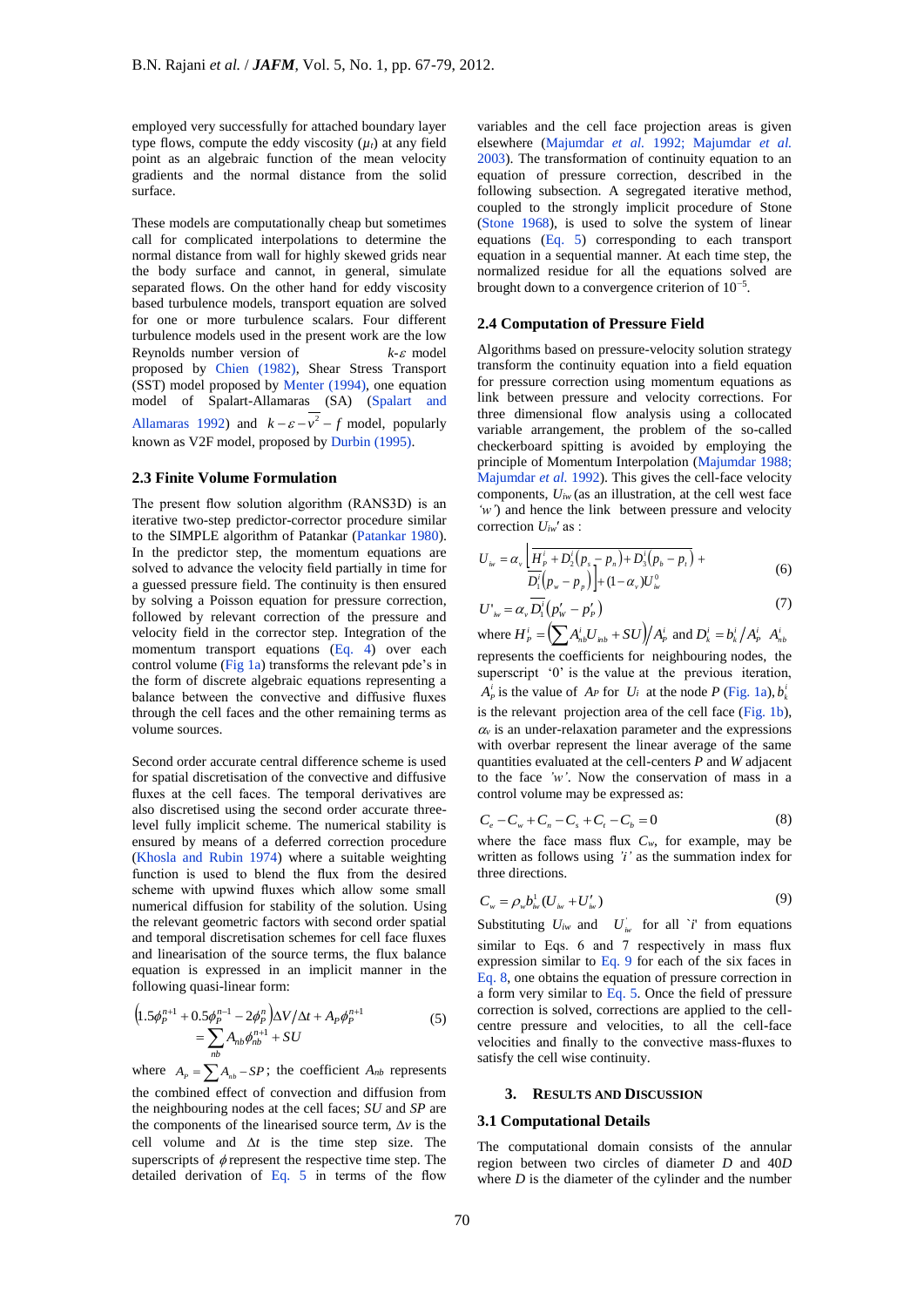of nodes used is 144 along the radial and 121 along the circumferential direction divided into two blocks overlapped with one control volume on either side of the block interface. In order to handle a twodimensional problem by the three-dimensional flow solver RANS3D, only two parallel planes are considered along the axial or spanwise direction (*z*) with the same 2*D* curvilinear grid stacked on each of the two *z* planes. At the spanwise end planes Symmetry conditions are applied to ensure two dimensionality of the flow. The two block radial polar grid (Fig. 2a) is used on the two-dimensional plane of interest, between the cylinder of unit diameter (*D*) and the far field of radius twenty units. The grid lines are stretched radially near the wall to resolve the sharp local gradients of the flow variables. Figure 2b shows the boundary conditions used for the turbulent flow computation.



**Fig. 2.** Multiblock polar grid *(*124×144*)* and boundary conditions used for computation of flow past circular cylinder

Block 1 consists of an inflow boundary, a wall boundary for the half cylinder and two cut boundaries separating this block from the neighbouring Block 2 as shown in the figure. Similarly, Block 2 consists of an outflow, a wall boundary for the rest half of the cylinder and the two cuts. An impulsive start of the cylinder is simulated by specifying uniform inflow velocity  $(U =$  $U_{\infty}$  and  $V=0$ ) at all nodes with no slip conditions ( $U=0$ and  $V = 0$ ), imposed on the cylinder wall as initial conditions  $(t = 0)$  and maintained thereafter at all time instants  $(t > 0)$ . For the turbulence scalars, appropriate near wall boundary conditions have been used depending on the turbulence model chosen. The level of free stream turbulence energy (*k*) is maintained at 1% of the mean kinetic energy of the freestream whereas the value of the turbulence energy dissipation  $(\varepsilon)$  and the specific dissipation ( $\omega$ ) at the inflow boundary nodes is prescribed assuming the local eddy viscosity  $(\mu)$  to be approximately equal to the laminar viscosity  $(\mu)$ . In the V2F model, at the inflow boundary nodes the velocity scale  $v^2$  is assumed to be two-thirds of the inlet turbulence kinetic energy (*k*) and the redistribution function *f* is set zero. For the SA model the inlet value of  $\tilde{v}$  is assumed to be equal to the laminar kinematic

viscosity. Effect of the spatial and temporal discretisation schemes and the effect of far field location have earlier been studied in detail for laminar flows. In the present study extensive parametric analysis have been carried out for turbulent flows at *Re*  $= 10<sup>5</sup>$  and *Re* = 3.6  $\times 10<sup>6</sup>$  in order to study the effect of grid-size, time step size and local eddy viscosity level at the inflow boundary. Based on the previous and present studies, central difference scheme for spatial discretisation coupled to second order time discretisation with  $\Delta t = 0.05$  have been used for all the turbulent flow computation at different Reynolds number. For very high values of *Re*, the number of grid lines and the near wall grid spacing are so adjusted that the value of  $y$ <sup>+</sup> at the first near wall point is maintained to be less than unity for all the turbulence models used.

#### **3.2 Temporal Evolution of Lift and Drag Coefficients**

The typical temporal evolution of the lift  $(C_l)$  and drag  $(C_d)$  coefficients for the cylinder computed for Reynolds number of  $10<sup>5</sup>$ , using different turbulence models are shown in Fig. 3. The variation of the aerodynamic coefficients are plotted against nondimensional time  $t = \frac{6\pi}{100}$ )  $\left(t=\frac{U_{\infty}t}{I}\right)$ l  $\left(t = \frac{U_{\infty}}{D}\right)$  $t = \frac{U_{\phi}t}{I}$ . Irrespective of the

turbulence model used, the figures clearly demonstrate the phenomenon of periodic fluctuation of the lift and drag coefficient due to turbulent vortex shedding. In each computation however, large number of time steps are required for the initial transients to die out and finally when a statistically stationary state is reached, the number of iterations required per time step is reduced. The temporal variation of the lift  $(C_l)$ coefficient shows a periodic fluctuation about the zero mean as expected physically for a symmetric mean flow and the corresponding Fourier spectra (not shown in any figure) indicates a dominant frequency (*f*), expressed in non-dimensional form as the Strouhal

number 
$$
\left(St = \frac{fD}{U_{\infty}}\right)
$$
. In case of drag  $(C_d)$  the Strouhal

number for *C<sup>d</sup>* is observed to be almost double the corresponding value for the *Cl*. Such difference in the frequency of the periodic mean motion between the longitudinal and the transverse direction has also been observed and explained in other measurement and computation data reported in unclassified literature (Mittal 2001; Song and Yuan 1990; Drescher 1956). For the same flow Reynolds number of  $10<sup>5</sup>$ , the mean value of the drag coefficient and the RMS of the lift coefficient, obtained by different turbulence models, indicated in the same Fig. 3, are observed to be different. The Chien's low *Re k−* and the SST model appear to be predicting nearly the same value of maximum  $C_l$  amplitude as 1.0 at the statistically stationary state whereas the SA model consistently under predicts and the V2F model over predicts the same quantity by about 15 to 20%. Comparison to measurement data on mean drag coefficient ( $C_d \approx 1.2$ ) reported in literature (Achenbach 1968) demonstrates that the predictions by V2F model agree reasonably well; Chien and SST models mildly under predict the *Cd* value whereas SA model grossly under predicts this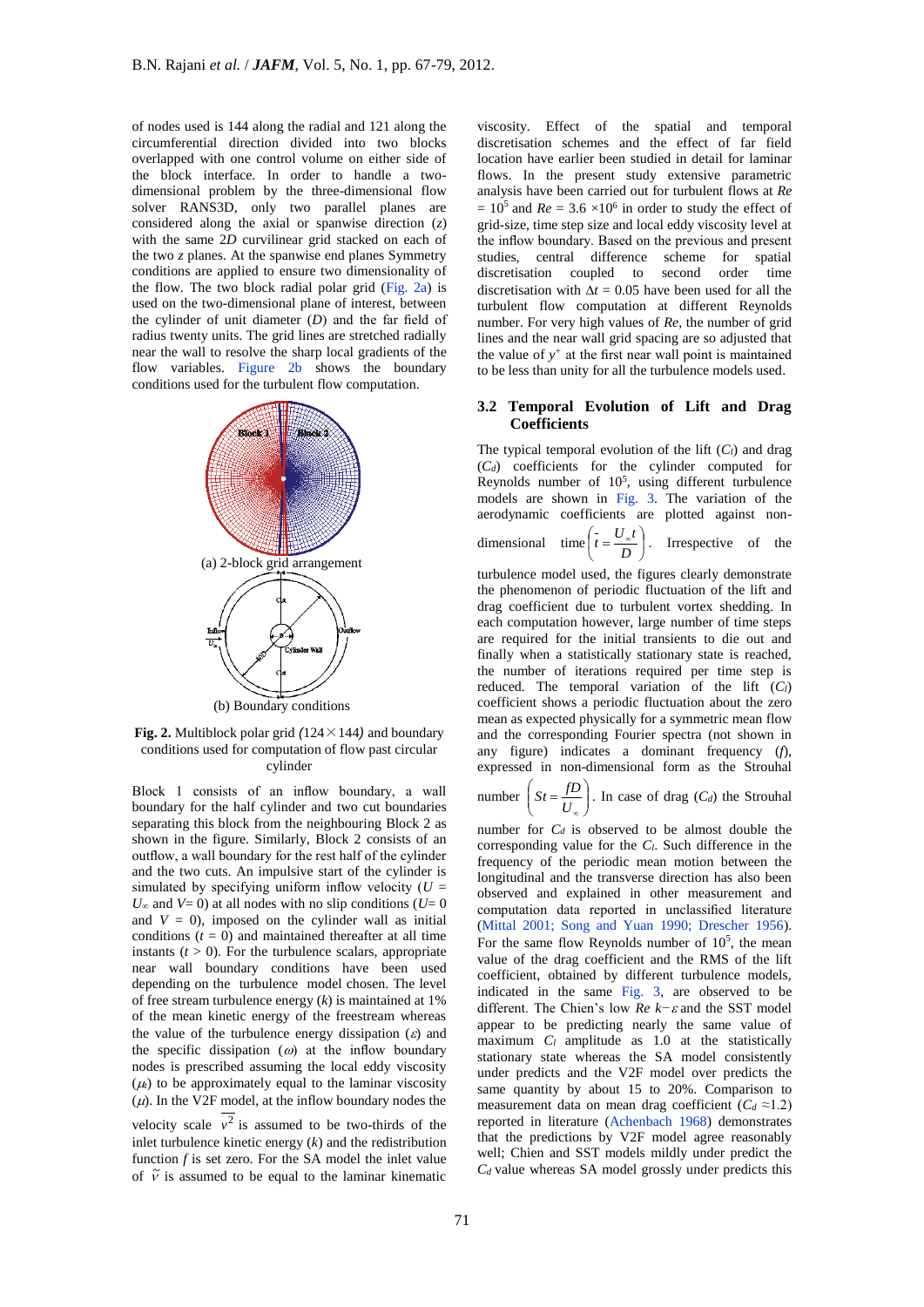value. At  $Re = 10^5$ , the experimentally observed laminar flow separation is consistently over predicted by all the four models. However, the predicted location of separation is at around  $90^{\circ}$  whereas the corresponding measured value reported by Achenbach (1968) is around 78<sup>0</sup> . Further the post separation behaviour of the turbulent flow, specially the combined effect of the turbulent free shear layer bordering the wake and the large vortex structure of the near wake itself in the vicinity of the rear surface of the cylinder, is observed to be quite different for the different turbulence models used. Under prediction of mean drag coefficient for flow past circular cylinder, observed in the present computation with some of the turbulence models, has also been reported by other researchers (Cox 1997; Selvam 1997).

Figure 4 shows the temporal evolution of *Cl* and *Cd* at four different Reynolds number using the Chien's low *Re* version of *k−ε* model. The sharp drop in the level of mean drag coefficient is clearly seen in the figure when *Re* increased from 10<sup>5</sup> to 8.5×10<sup>5</sup> , whereas when the *Re* is further increased to  $3.6 \times 10^6$  and  $10^7$  the level of mean drag further decreases but at a much slower rate. The increase of the drag observed in measurement data (Zdravkovich 1997; Achenbach 1968; Schlichting 1968) when the Reynolds number in increased to  $10^7$  is not captured by the present computation with any of the four turbulence models, even using reasonably high spatial and temporal resolution (Section 3.3). The maximum value of *C<sup>l</sup>* is drastically reduced from about 1.0 at  $Re = 10^5$ to approximately 0.3 at  $Re = 8.5 \times 10^5$ , but the level of maximum  $C_l$  remains almost unchanged as the *Re* is increased further up to  $10^7$ .

## **3.3 Surface Pressure and Skin Friction on Cylinder Surface**

The time averaged flow quantities at any field node are computed from arithmetic averaging of the relevant flow variable over at least 50 vortex shedding cycles after the statistically stationary state is reached. Both the surface pressure and the wall shear stress on the cylinder surface are appropriately non-dimensionalised

for pressure as  $C_n = \frac{(p-p_0)}{(p_0 - p_0)^2}$  $\frac{p}{p} - \frac{1}{2} \rho U_{\infty}^2$  $C_p = \frac{(p - p_0)}{1/2 \rho U}$  $\infty$  $^{\circ}$  $=\frac{(p-p_{\infty})}{(p-p_{\infty})}$  and for skin friction as

$$
\beta = \frac{\tau_{\text{wall}}}{1/2\rho U_{\infty}^2} \sqrt{\text{Re}}
$$

Figure 5 shows the circumferential variation of  $C_p$ and  $\beta$  at four different Reynolds number ( $Re = 10^5$ , 8.5)  $\times$  10<sup>5</sup>, 3.6 $\times$ 10<sup>6</sup> and 10<sup>7</sup>) using two different grid sizes one with 121 nodes ( $\Delta\theta = 3^0$ ) along the circumferential direction and 144 points in the radial direction ( $\Delta r = 1$ )  $\times$  10<sup>-4</sup>D for  $Re = 10^5$ ) and the other with 241 nodes  $(\Delta \theta = 1.5^0)$  along the circumferential direction and 305 points in the radial direction ( $\Delta r = 1 \times 10^{-4}$  *D* for  $Re =$ 10<sup>5</sup> ). However insignificant effect of grid refinement on the circumferential variation of  $C_p$  and  $\beta$ , observed in Fig. 5, indicates the results with  $121\times144$  nodes to be more or less grid-independent. Similarly for time step size also, the results obtained using  $\Delta t = 0.05$  and 0.005 shown in Figs. 5a and 5c justify the independence of the solution on the time step size for  $\Delta t = 0.05$ .

The effect of the four different turbulence models on circumferential variation of  $C_p$  and  $\beta$  at four different Reynolds number are shown in Fig. 6. Irrespective of the turbulence model used, the computed pressure distribution and the skin friction coefficient agree reasonably well with the measurement data (Jones *et al*. 1969; Achenbach 1968) for the front segment of the cylinder covering almost one third of the periphery (about  $60^0$  on either side of the front stagnation point) where the flow mostly consists of the development of a laminar boundary layer under a favourable pressure gradient. But beyond the subcritical regime of *Re=* 10<sup>5</sup> , discrepancies are observed between the computed and measured values of the suction peak attained by this accelerating flow. The corresponding peak of the skin friction coefficient are largely over predicted at almost all the flow Reynolds number beyond  $10<sup>5</sup>$ . The other major disagreement lies here in the prediction of the separation point location which, compared to the corresponding measurement data, is invariably predicted further downstream for all the flow situations studied. The prominent double peak in skin friction  $\beta$  observed in the measurement data at  $Re = 8.5 \times 10^5$ , possibly due to the transition taking place well before the separation, has not at all been captured by any of the turbulence models used. However the measurement data for flow at  $Re = 3.6 \times 10^6$  do not exhibit such double peaks of  $\beta$  and it is not clear whether flow at this *Re* is fully turbulent and the transition point falls very close to the stagnation point. However the large over prediction of the single peak magnitude of  $\beta$  at the same Reynolds number is not in conformity with the argument of fully turbulent flow everywhere in the boundary layer on the cylinder surface. At  $Re = 10^7$ when the boundary layer is physically expected to be fully turbulent for most part of the cylinder, the base pressure at the rear surface predicted by all the models is found to be close to the measurement data but the magnitude of the suction peak is over predicted with a downstream displacement of the peak location as well. This disagreement which also explains the discrepancy in the value of the aerodynamic coefficients may be attributed to the inadequacy of the eddy viscosity based turbulence models for flow in the presence of laminar to turbulent transition and also to the strong adverse pressure gradient. Perhaps LES or DNS simulations might be more reasonable approaches for resolving such flows with large vertical structures and often with more than one characteristic frequencies.

#### **3.4 Phenomenon of Drag Crisis**

In order to understand whether the Unsteady 2D RANS computation employing eddy viscosity based turbulence models, is capable of predicting the interesting phenomenon of Drag Crisis for circular cylinders, observed in measurement data for *C<sup>d</sup>* against *Re*, 2D computations have been carried out for a wide range of flow Reynolds number spanning from the laminar regime to as high as  $10<sup>7</sup>$ . Figure 7 shows the available measurement data (Zdravkovich 1997; Achenbach 1968; Schlichting 1968) on the mean drag coefficient collected from different sources and also the present computation results for laminar flow as well as for turbulent flow situations using variety of turbulence models.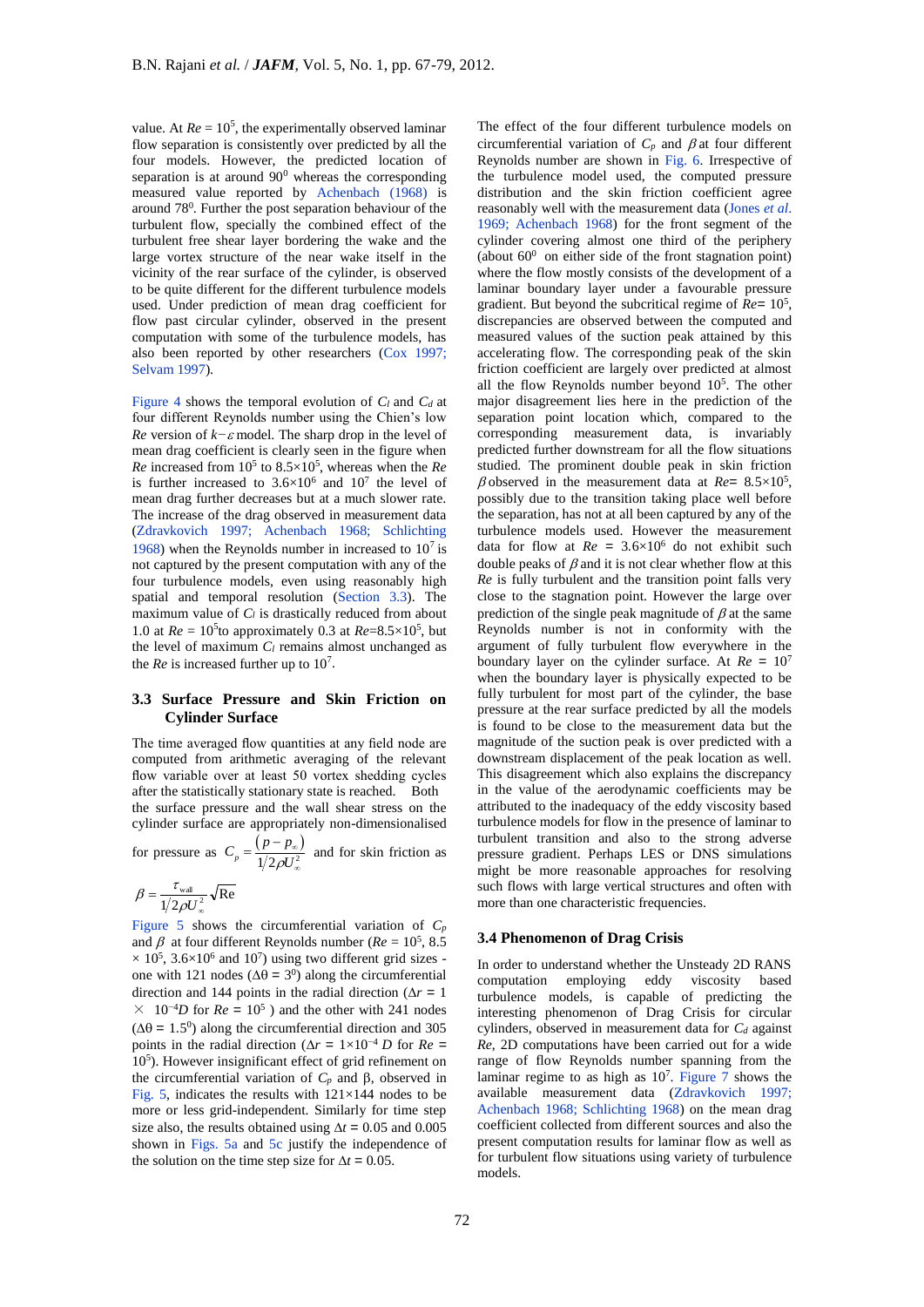

**Fig. 7.** Effect of turbulence models on the variation of mean drag coefficient with *Re* (Grid:121 $\times$ 144,  $\Delta t = 0.05$ )

Excellent agreement with the compilation data of Zdravkovich (1997) in the laminar regime up to about  $Re = 200$  confirms the adequacy of the space and time resolution and also the accuracy of the discretisation schemes used in the flow solution algorithm of RANS3D. Beyond  $Re = 200$ , the important effects of the three dimensional spanwise instabilities on the flow have already been identified by many researchers including the present author (Rajani *et al.* 2009; Mittal 2001; Mittal and Balachandra 1997; Williamson 1996; Zhang et al. 1995; Williamson and Roshko 1990; Roshko 1955; Roshko 1954). As stated earlier, this complex flow always consists of laminar, turbulent and transitional patches and the discrepancies obviously are expected to be more while using either purely laminar flow equations or fully turbulent flow-based turbulence models for situations with large laminar or transitional patches. Accordingly the zone of *Re* between 400 and 3000 has been simply omitted for the time being and the unsteady RANS computation has been carried out between  $Re = 3900$  and  $10^7$ . Up to  $Re = 6.9 \times 10^4$ , the turbulence models appear to have insignificant effect on the predicted mean drag coefficient. However beyond  $Re = 6.9 \times 10^4$ , a sharp fall in the drag coefficient is observed - but at different rates with different turbulence models. The computation with SA model shows a very sharp fall at  $Re = 1 \times 10^5$  resulting in a strong under prediction of *Cd* compared to the measurement data. The Chien *k*−*ε* model more or less follows the data from other source up to  $Re = 8.5 \times 10^5$ , with a sudden drop in  $C_d$  occurring at  $Re=1.4\times10^5$ which is slightly earlier than that observed in the measurement data. The SST and V2F models also follow a similar trend of the drag variation where the phenomenon of drag crisis occurs at a relatively high value of flow Reynolds number ( $Re = 3.6 \times 10^5$ ) and hence the mean drag coefficient is over predicted for *Re >* 10<sup>5</sup> . However as the *Re* increases further, results from all the four models more or less follow the same trend of drop in *C<sup>d</sup>* till *Re* reaches about 10<sup>6</sup> . Therefore qualitatively a sharp drop in  $C_d$  in the critical regime is manifested by all the turbulence models, but a wide scatter is observed in the computation results obtained by different models. Further, the falling trend of *C<sup>d</sup>* is continued in the prediction even when the Reynolds number is increased to higher value of the order of 10<sup>7</sup>. None of the 2D URANS computation is able to capture the rise in *C<sup>d</sup>* observed in the measurement data beyond a Reynolds number of 10<sup>6</sup>. Figure 8 shows the variation of the mean drag coefficient with flow Reynolds



**Fig. 8.** Effect of grid and time step size on the variation of mean drag coefficient with *Re* (Turbulence Model : Chien low Re *k*−ε)

number using a single turbulence model coupled to different grid and time step sizes.

The overlapping of the data points clearly shows the solution obtained using  $121 \times 144$  grid and  $\Delta t = 0.05$ may be accepted as the grid independent solution and further refinement does not bring any significant effect on the solution. The discrepancies between the measurement data and computation results may mostly be attributed to the inadequacy of the eddy viscosity based turbulence models to capture the transition specially beyond the critical regime when the transition takes place somewhere in the cylinder surface boundary layers and that too at a point upstream of the separation point.



**Fig. 9.** Effect of turbulence models on the variation of Strouhal number (*St*) with *Re* (Grid:121 $\times$ 144,  $\Delta t = 0.05$ )

Figure 9 compares the computed variation of the Strouhal number (*St*) with the flow Reynolds number against measurement data available from different sources (Williamson 1992; Cantwell and Coles 1983; Roshko 1961). Similar to the mean drag variation, the prediction matches reasonably well to measurement data in the pure laminar regime (*Re<*250). However for turbulent flow regime, the predicted Strouhal number is observed to be almost constant approximately at a level of 0.25 till  $Re = 10^5$  followed by a sharp rise as the value of *Re* increases towards 10<sup>7</sup>. The measurement data for Strouhal number shows a similar trend of variation in a qualitative sense but the approximately constant level of Strouhal number for  $10^3$  <Re <  $3 \times 10^5$ is at around 0.2 whereas the predicted level is found to be at the order of 0.25. Further the peak value of  $St = 0.45$  at  $Re = 2 \times 10^6$ , followed by a sharp drop, as observed in measurement data of Roshko (Roshko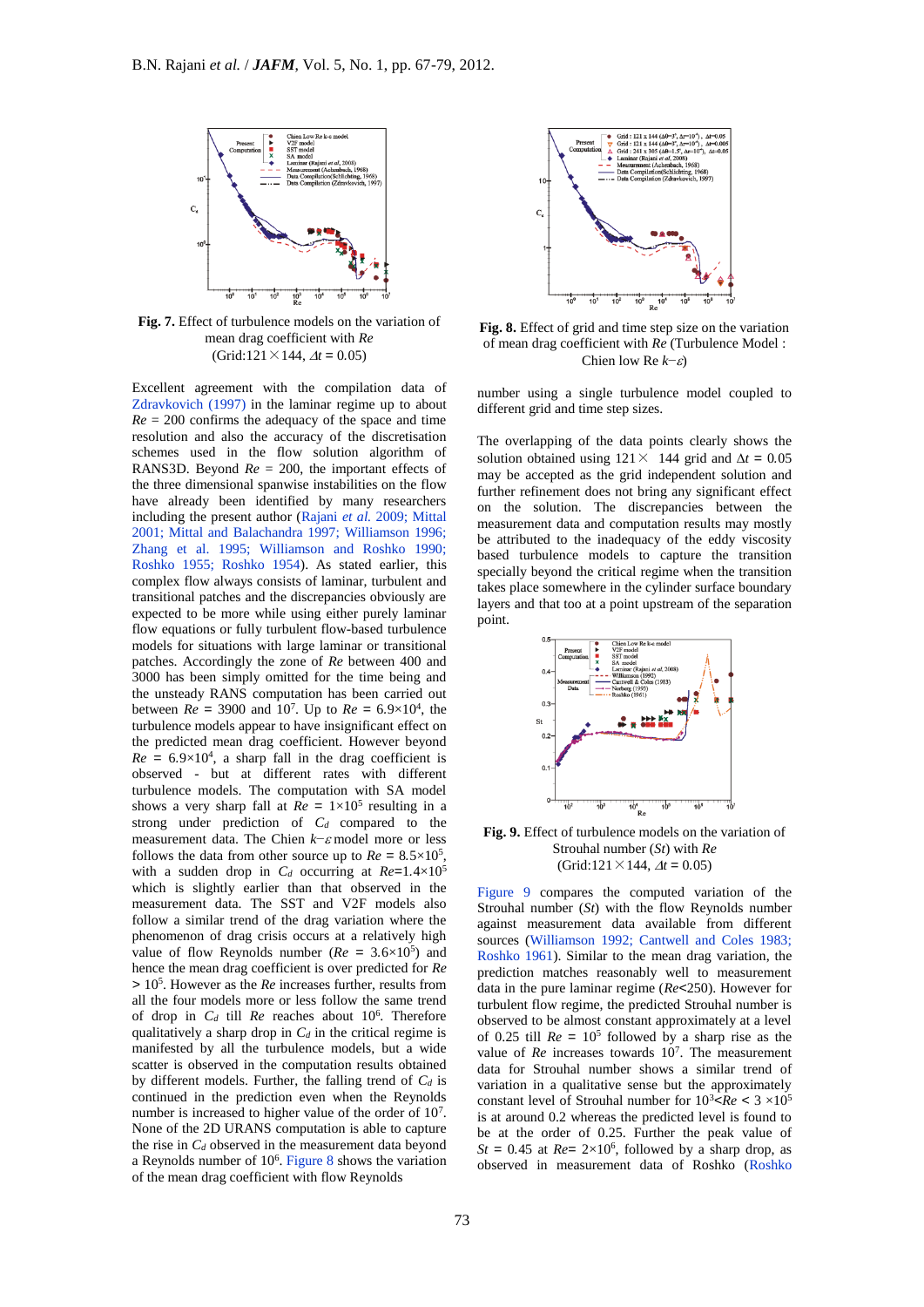1961), could not also be captured by the present computation where instead of the drastic oscillatory behaviour, a slowly increasing trend is clearly observed till  $Re = 10^7$ , for all the turbulence models used. The major discrepancies indicate gross inadequacy of the two dimensional flow computation using eddy viscosity based turbulence models for simulation of the present flow situation where the transition taking place in the free-shear layer bordering the near wake zone plays a very important role and eventually the transition is observed to occur along the spanwise direction within the separation bubble itself.

#### **4. CONCLUDING REMARKS**

Two dimensional turbulent flow past a circular cylinder has been computed for flow Reynolds number varying from  $10^4$  to  $10^7$  using the Unsteady RANS code RANS3D coupled to four eddy viscosity-based turbulence models. In the subcritical range up to *Re =*  10<sup>5</sup> , all the four turbulence models predict reasonable flow patterns with turbulence vortex shedding at definite frequency (Strouhal number) for a given Reynolds number. The circumferential variation of the time averaged pressure and skin friction around the cylinder for different values of *Re* show that compared to measurement data, the flow separation location on the cylinder surface is always predicted further downstream, irrespective of whether the separation is laminar or turbulent. As a consequence of that the width of the wake and hence the base pressure at the cylinder rear surface which decides the value of *C<sup>d</sup>* is changed. The skin friction coefficient is, in general, largely over predicted for *Re* beyond the critical regime. This may be attributed to the gross inadequacy of all the turbulence models to capture the effect of laminar to turbulent transition in the boundary layer on the cylinder surface. A sharp fall of the mean drag coefficient  $C_d$  is captured by all the turbulence models, as observed in measurement; but only the low Reynolds number version of the Chien  $k$ − $\varepsilon$  turbulence model is able to predict the phenomenon of drag crisis at a *Re*  closer to the corresponding measurement data. A wide scatter is observed in the predicted variation of the mean drag coefficient with Reynolds number. It is important to note that unlike the measurement data, the falling trend of  $C_d$  with  $Re$  is not reversed in the prediction for the post or transcritical regime when *Re*  exceeds  $5 \times 10^5$ . The phenomenon of Drag Crisis is captured by the eddy viscosity based turbulence models in a qualitative sense only. More accurate prediction demands realistic simulation of the transition process in the free-shear layer in the subcritical regime and also the complex transition in the boundary layer interacting with the flow separation in the critical and post-critical regime. Work is in progress on Large Eddy Simulation of the same flow, which is likely to capture the physical process of transition through direct numerical simulation of the large eddies and produce more accurate results on this complex unsteady three dimensional flow situation.

#### **ACKNOWLEDGEMENTS**

The authors wish to thank Director NAL Bangalore for his kind permission to publish this paper.

## **REFERENCES**

- Achenbach, E. (1968). Distribution of local pressure and skin friction around a circular cylinder in cross-flow up to  $Re=5 \times 10^6$ . *Journal of Fluid Mechanics* 34, 635–639.
- Baldwin, B.S. and H. Lomax (1978). Thin layer approximation and algebraic model for separated turbulent flows. *AIAA Paper* 78, 257.
- Braza, M., P. Chassaing, and P.H. Minh (1990). Prediction of large-scale transition features in the wake of a circular cylinder. *Physics of Fluid* A 2, 1461–1471.
- Cantwell, B. and D. Coles (1983). An experimental study of entrainment and transport in the turbulent near wake of a circular cylinder. *Journal of Fluid Mechanics* 136, 321–374.
- Cebeci, T. and A.M.O. Smith (1974). *Analysis of turbulent boundary layer*s. Academic Press, NY.
- Chien, K.Y. (1982). Predictions of channel and boundary layer flows with a low Reynolds no. turbulence model. *AIAA Journal* 20, 321–339.
- Cox, J.S. (1997). Computation of sound generated by viscous flow over a circular cylinder. *NASA TM 110339*.
- Deng, G.B., J. Piquet, P. Queutey, and M. Visonneau (1993). Vortex-shedding flow prediction with eddy-viscosity models. *Engineering Turbulence Modelling and Experiments,* Elsevier Science, Amsterdam 2, 143–152.
- Drescher, H. (1956). Messung der auf querangeströmte zylinder ausgeübten zeitlich veränderten drücke. *Zeitschrift f*ü*r Fluggwissenschaften* 4, 17–21.
- Durbin, P.A. (1995). Separated flows computation with the  $k - \varepsilon - v^2 - f$  model. *AIAA Journal* 33, 659– 644.
- Jones, G.W., J.J. Cincotta, and R.W. Walker (1969). Aerodynamic forces on a stationary and oscillating circular cylinder at high Reynolds numbers. *NASA TR R-300*.
- Kakuda, K., S. Miura, and N. Tosaka (2007). Finite element simulation of 3D flow around circular cylinder. *International Journal of Computational Fluid Dynamics* 20 (3-4), 193– 209.
- Kakuda, K. and N. Tosaka (1992). Finite element approach for high Reynolds number flows. *Theoretical and Applied Mechanics* 41, 223– 232.
- Karniadakis, G.E. and G.E. Triantafyllou (1992). Three-dimensional dynamics and transition to turbulence in the wake of bluff objects. *Journal of Fluid Mechanics* 238, 1–30.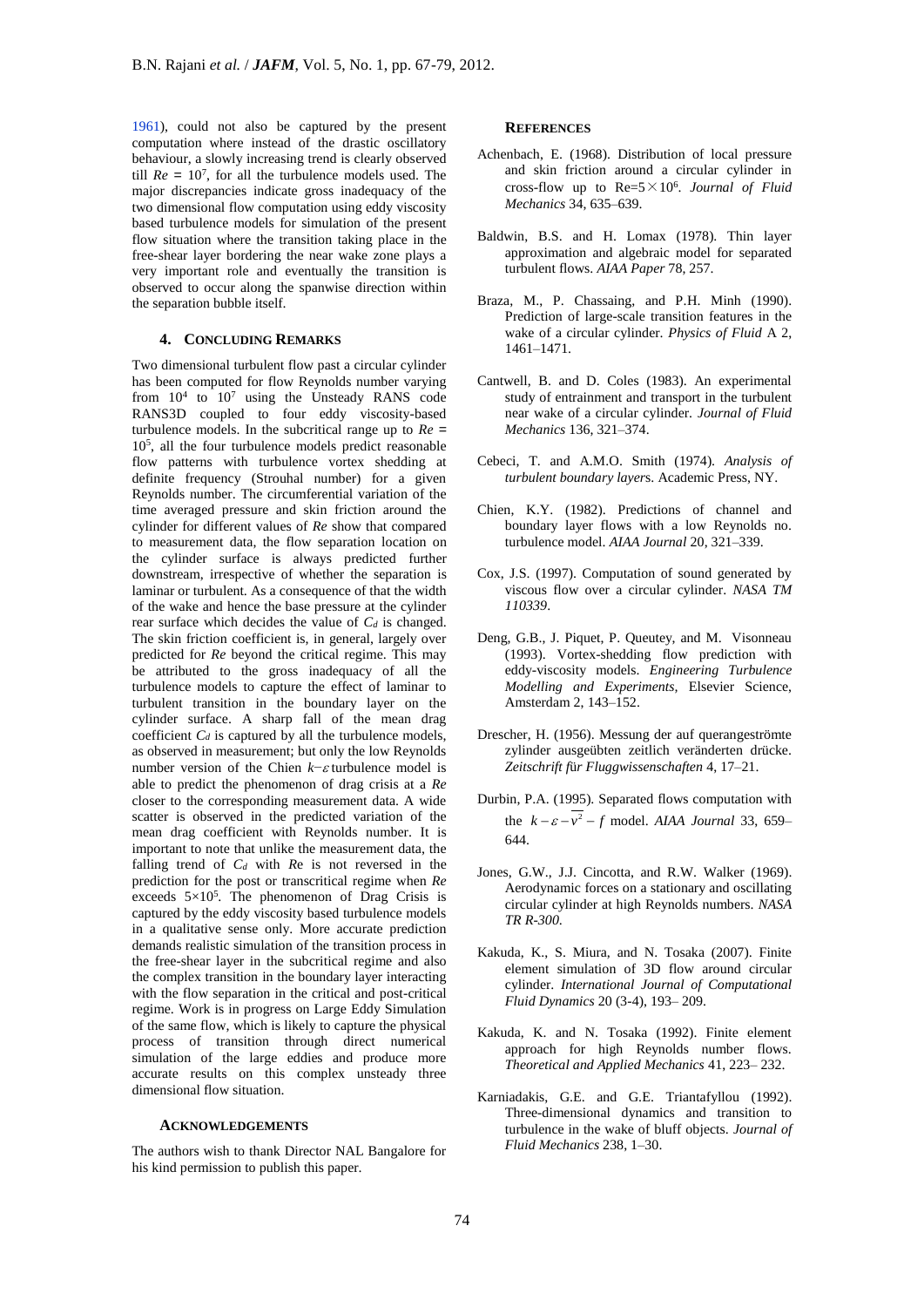- Kashimaya, K., T. Tamai, W. Inomata, and S. Yamaguchi (1998). A parallel finite element method for incompressible Navier-Stokes flows based on unstructured grid. 4*th Japan-US Symposium F.E.M in Large-Scale Computational Fluid Dynamics*, 21–24.
- Khosla, P.K. and S.G. Rubin (1974). A diagonally dominant second-order accurate implicit scheme. *Computers and Fluids* 2, 207–209.
- Lienhard, J.H. (1966). Synopsis of lift drag and vortex frequency for rigid circular cylinders. *College of Engineering Research Division Bulletin 300,*  Technical Extension Service, Washington State University.
- Majumdar, S., B.N. Rajani, D.S. Kulkarni, and S. Mohan (2003). RANS computation of low speed turbulent flow in complex configuration. *Proceedings Symposium on State of the Art and Future Trends of CFD at NAL,* NAL SP03 01, 31– 48.
- Majumdar, S., W. Rodi, and J. Zhu (1992). Three dimensional finite volume method for incompressible flows with complex boundaries. *Journal of Fluid Engineering, ASME* , 496–503.
- Majumdar, S. (1988). Role of underrelaxation in momentum interpolation for calculation of flow with non-staggered grids. *Numerical Heat Transfer* 13, 125–132.
- Majumdar, S. (1998). Pressure based Navier Stokes solver for three-dimensional flow in hydrodynamics and low speed aerodynamics application. *Proeddings* 3<sup>rd</sup>  $A$ *sian CFD Conference,* Bangalore, 137–146.
- Menter, F.R. (1994). Two-equation eddy viscosity turbulence models for engineering application. *AIAA Journal* 32, 269–289.
- Mittal, R. and S. Balachandra (1997). On the inclusion of three-dimensional effects in simulation of twodimensional bluff-body wake flows. *ASME Fluids Engineering Division Summer Meeting* , 1–6.
- Mittal, S. (2001). Computation of three dimensional flow past circular cylinder of low aspect ratio. *Physics of Fluids* 13, 177–191.
- Patankar, S.V. (1980). *Numerical heat transfer and fluid flow*. Hemisphere Pub. Co.
- Rajani, B.N., A. Kandasamy, and S. Majumdar (2009). Numerical simulation of laminar flow past a circular cylinder. *Applied Mathematical Modelling*  33, 1228–1247.
- Roshko, A. (1954). On the development turbulence wakes from vortex streets. *NACA Report 1191*.
- Roshko, A. (1961). Experiments on the flow past a circular cylinder at very high Reynolds number. *Journal of Fluid Mechanics* 10, 345– 356.
- Roshko, A. (1955). On the wake and drag of bluff bodies. *Aeronautical Science* 22, 124.
- Schlichting, H. (1968). *Boundary Layer Theory*. McGraw Hill series in Mechanical Engineering.
- Selvam, R.P. (1997). Finite element modelling of flow around a circular cylinder using LES. *Journal of Wind Engineering and Industrial Aerodynamics* 67 & 68, 129–139.
- Singh, S.P. and S. Mittal (2005). Flow past a cylinder : shear layer instability and drag crisis. I*nternational Journal for Numerical Methods in Fluids* 47, 75–98.
- Song, C.C. and M. Yuan (1990). Simulation of vortecshedding flow about a circular cylinder at high Reynolds number. *Journal of Fluids Engineering, ASME* 112, 155-163.
- Spalart, P.R. and S.R. Allamaras (1992). A oneequation turbulence model for aerodynamic flow. *AIAA paper 92-0439*.
- Stone, H.L. (1968). Iterative solution of implicit approximations of multidimensional partial differential equations. *SIAM Journal of Numerical Analysis 5*, 530–530.
- Tamura, T. and K. Kuwahara (1989). Direct finite difference computation of turbulent flow around circular cylinder. *Proc. International Symposium on Computational Fluid Dynamics* , 701–706.
- Tamura, T., I. Ohta, and K. Kuwahara (1990). On the reliability of two-dimensional simulation for unsteady flow around a cylinder-type structure. *Journal of Wind Engineering and Industrial Aerodynamics 35*, 275–298.
- Williamson, C.H.K. (1992). The natural and forced formation of spot-like dislocations in the transition of a wake. *Journal of Fluid Mechanics 243*, 393.
- Williamson, C.H.K. (1996). Vortex dynamics in the cylinder wakes. *Annual Review of Fluid Mechanics 28*, 477–539.
- Williamson, C.H.K. and A. Roshko (1990). Measurement of base pressure in the wake of a cylinder at low Reynolds numbers. *Z. Flugwiss, Weltraumforsch 14*, 38–46.
- Zdravkovich, M. (1997). *Flow around circular cylinders: V.1*. Oxford Science Publication.
- Zhang, H.Q., U. Fey, B.R. Noack, M. König, and H. Eckelmann (1995). On the transition of the cylinder wake. *Physics of Fluids 7*, 779–794.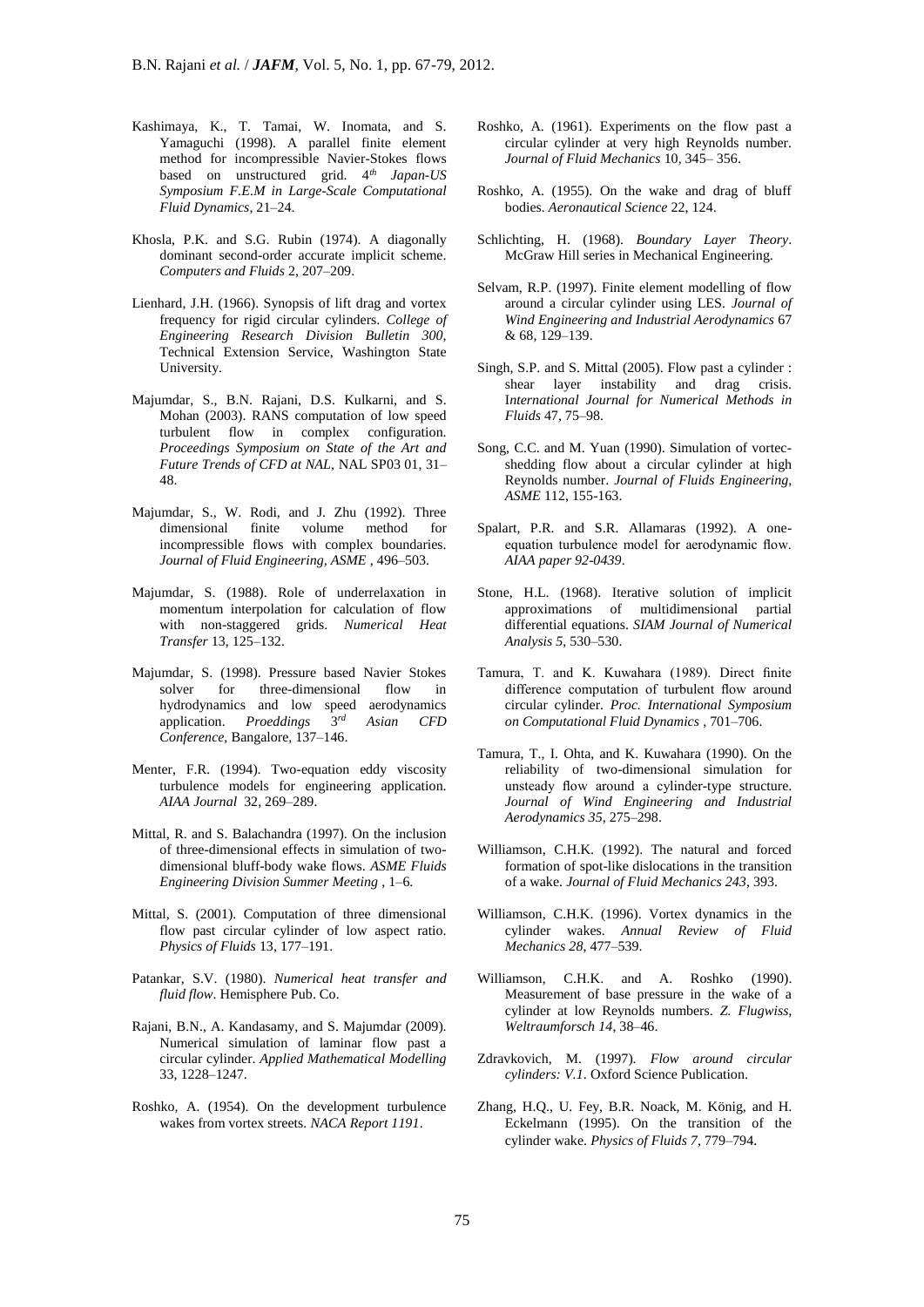

**Fig. 3.** Temporal variation of lift (*C<sup>l</sup>* ) and drag (*Cd*) coefficient using different turbulence models (Grid:121  $\times$  144,  $\Delta t = 0.05$ ,  $Re = 10^5$ )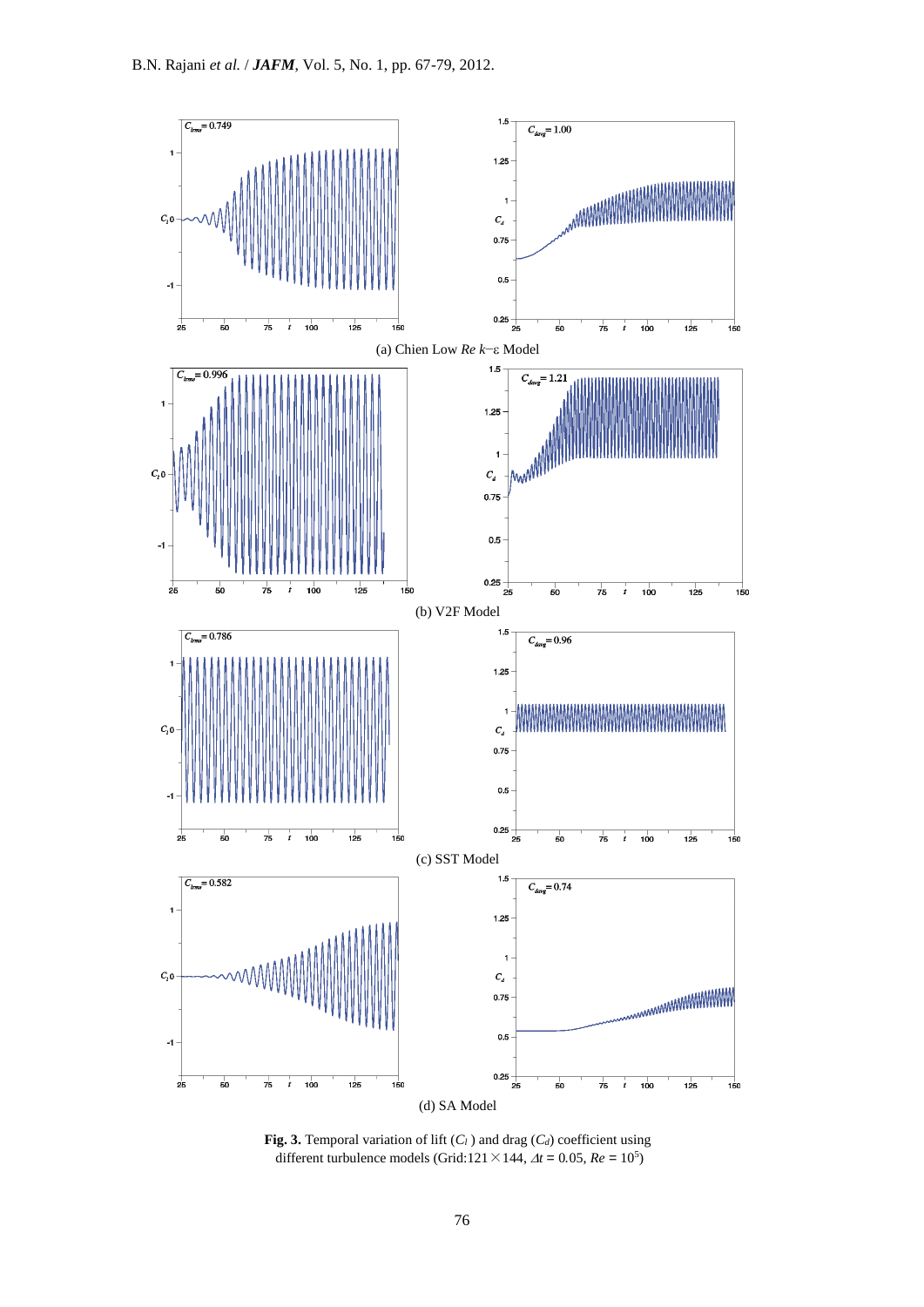

**Fig. 4.** Temporal variation of lift (*C<sup>l</sup>* ) and drag (*Cd*) coefficient at different *Re* using Chien low *Re k*− $\epsilon$  turbulence model (Grid:121×144,  $\Delta t = 0.05$ )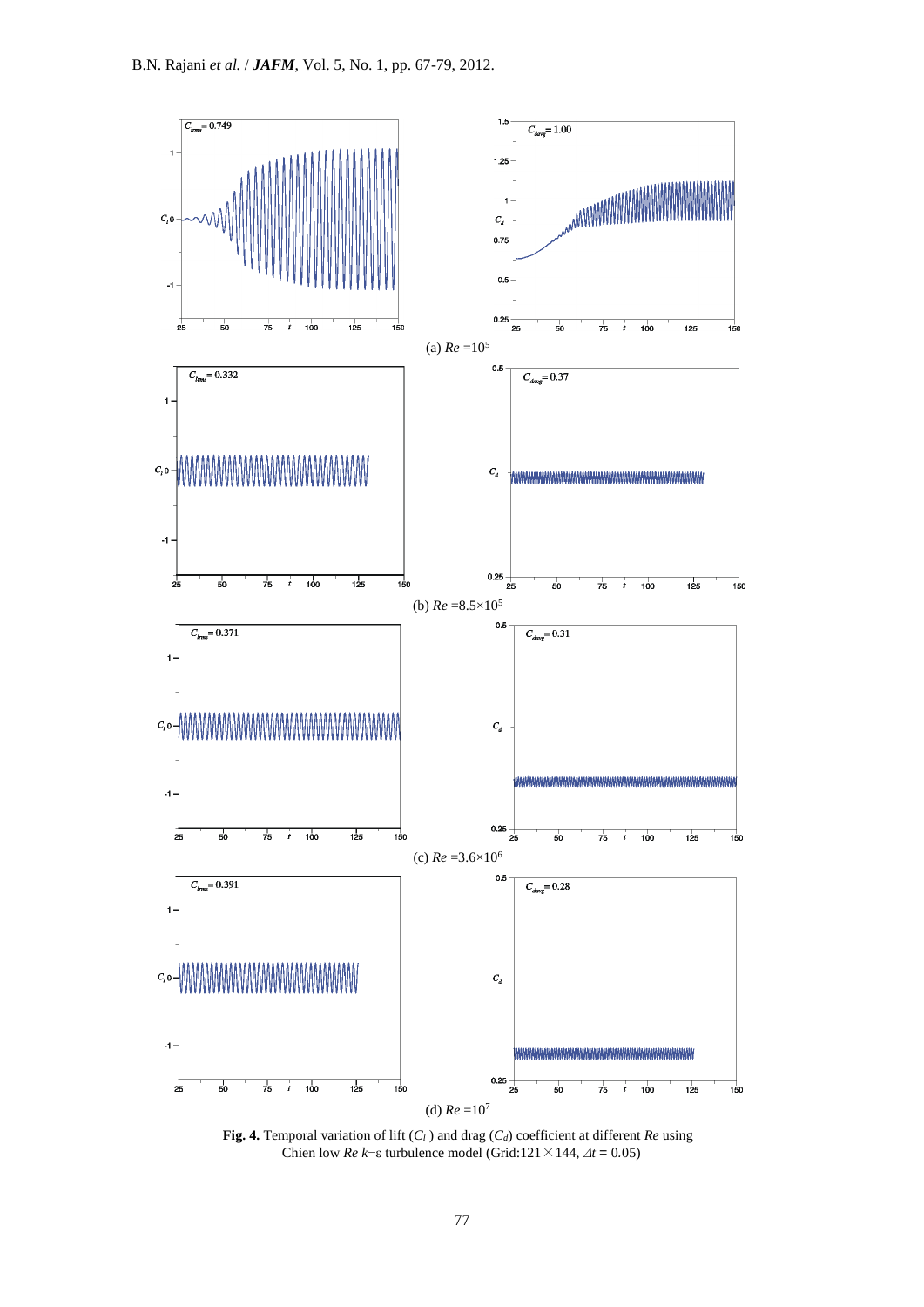

**Fig. 5.** Surface pressure  $(C_p)$  and skin friction coefficient  $(\beta)$  around the cylinder at different *Re* using Chien's low *Re k*− turbulence model